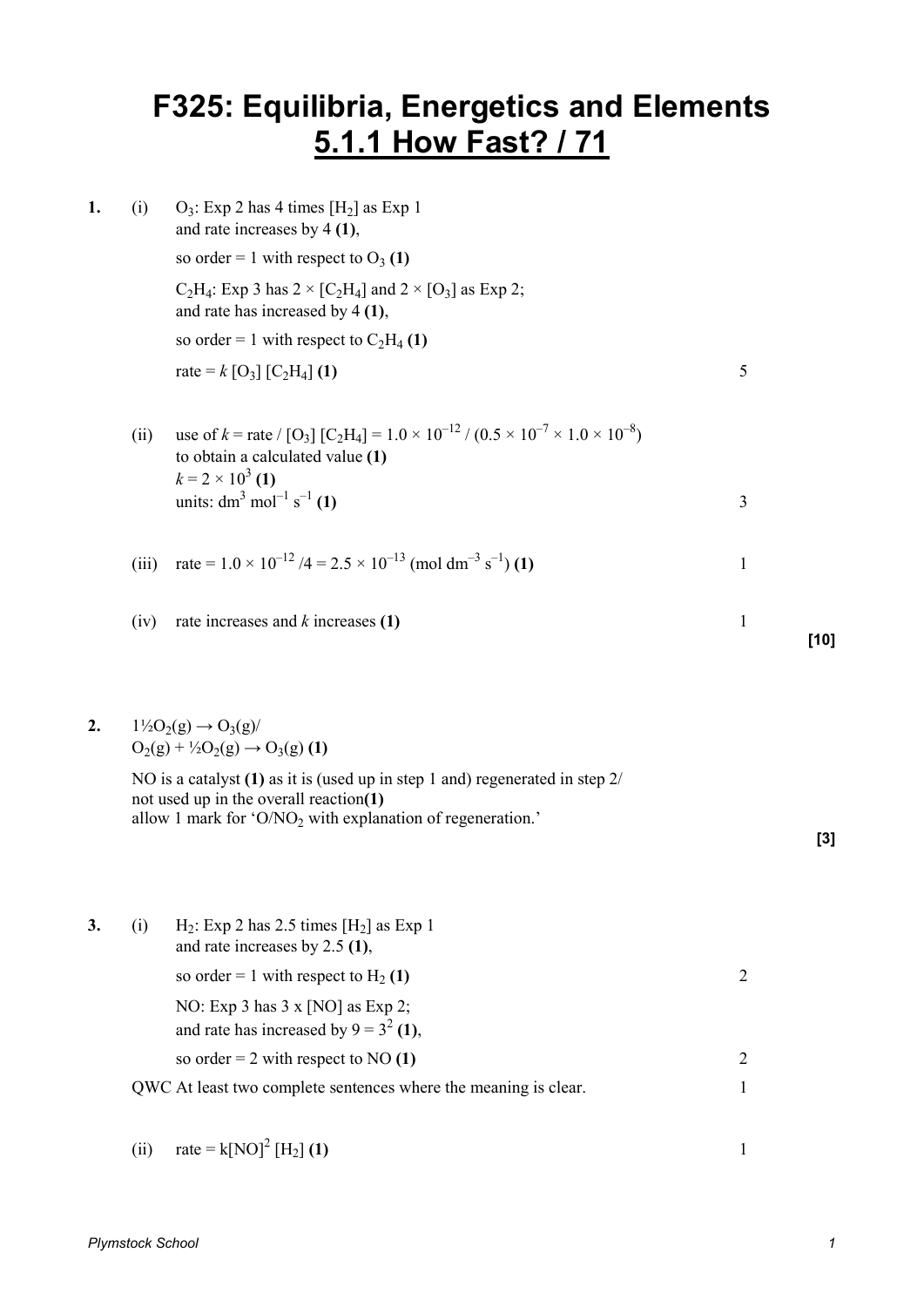|      | $= 1300$ (1) units: dm <sup>6</sup> mol <sup>-2</sup> s <sup>-1</sup> (1)<br>allow 1 mark for $7.69 \times 10^{-4}$ or $1.3 \times 10^{x}$ (x not 3)                                         | 3                                                                          | [9] |
|------|----------------------------------------------------------------------------------------------------------------------------------------------------------------------------------------------|----------------------------------------------------------------------------|-----|
| (i)  | $1\frac{1}{2}O_2(g) \to O_3(g)$<br>$O_2(g) + \frac{1}{2}O_2(g) \rightarrow O_3(g)$ (1)                                                                                                       |                                                                            |     |
|      | NO is a catalyst $(1)$ as it is (used up in step 1 and)<br>regenerated in step 2/<br>not used up in the overall reaction(1)<br>allow 1 mark for ' $O/NO2$ with explanation of regeneration.' | 3                                                                          |     |
| (ii) | Rate = $k[NO][O_3](1)$<br>Species in rate equation match those reactants in the slow<br>step / rate determining step $(1)$                                                                   | $\overline{2}$                                                             | [5] |
| (a)  | Curve downwards starting at $t = 0 \checkmark$<br>(i)<br>with slope gradually levelling off with no increase $\checkmark$<br>(don't worry about hitting the $x$ axis)                        | $\overline{2}$                                                             |     |
|      | Tangent shown at start $\checkmark$<br>(ii)                                                                                                                                                  | 1                                                                          |     |
|      | Half-life is constant<br>(iii)<br>OR: draw tangents and then plot a 2nd graph of tangent<br>or rate against concentration, which is a straight line<br>through the origin. $\checkmark$      | 1                                                                          |     |
|      |                                                                                                                                                                                              | (iii) $k = {rate \over  NO ^2  H_2 } / {2.6 \over 0.10^2 \times 0.20}$ (1) |     |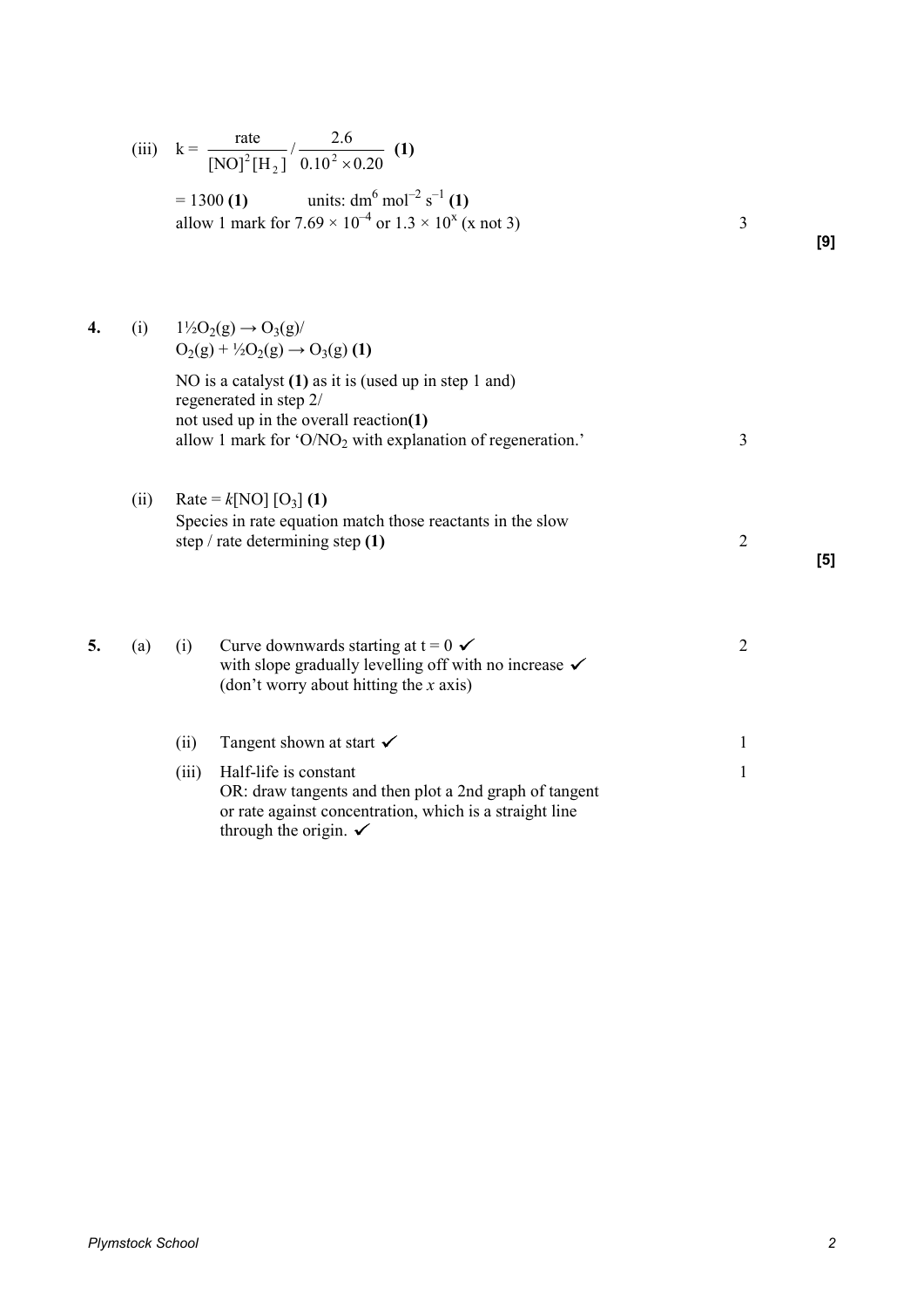(iv) Straight line through origin  $\checkmark$  1



(c) (i) rate/r = 
$$
k[C_2H_4Br_2]
$$
 [KI]  $\checkmark$  or ecf from (**b**) 1

(ii) 
$$
k = \frac{\text{rate}}{[C_2H_4Br_2][KI]} / \frac{0.027}{0.50 \times 0.18}
$$
  
= 0.3(0)  $\checkmark$  units: dm<sup>3</sup> mol<sup>-1</sup> s<sup>-1</sup>  $\checkmark$   
units dependent on rate equation in (i).  
Mark independently.

6. From graph, constant half-life (1)  
\nTherefore 1<sup>st</sup> order w.r.t. [CH<sub>3</sub>COCH<sub>3</sub>] (1) 2  
\nFrom table, rate doubles when [H<sup>+</sup>] doubles (1)  
\nTherefore 1<sup>st</sup> order w.r.t. [H<sup>+</sup>] (1) 2  
\nFrom table, rate stays same when [I<sub>2</sub>] doubles (1)  
\nTherefore zero order w.r.t. [I<sub>2</sub>] (1)  
\nOrder with no justification does **not** score.  
\nrate = 
$$
k[H^+][CH_3COCH_3]
$$
 (1)  
\n(from all three pieces of evidence)

$$
k = \frac{\text{rate}}{[\text{H}^+][\text{CH}_3\text{COCH}_3]} / \frac{2.1 \times 10^{-9}}{0.02 \times 1.5 \times 10^{-3}} \tag{1}
$$
  
= 7.0 × 10<sup>-5</sup> (1) dm<sup>3</sup> mol<sup>-1</sup> s<sup>-1</sup> (1)  
accept 7 × 10<sup>-5</sup>

**[11]**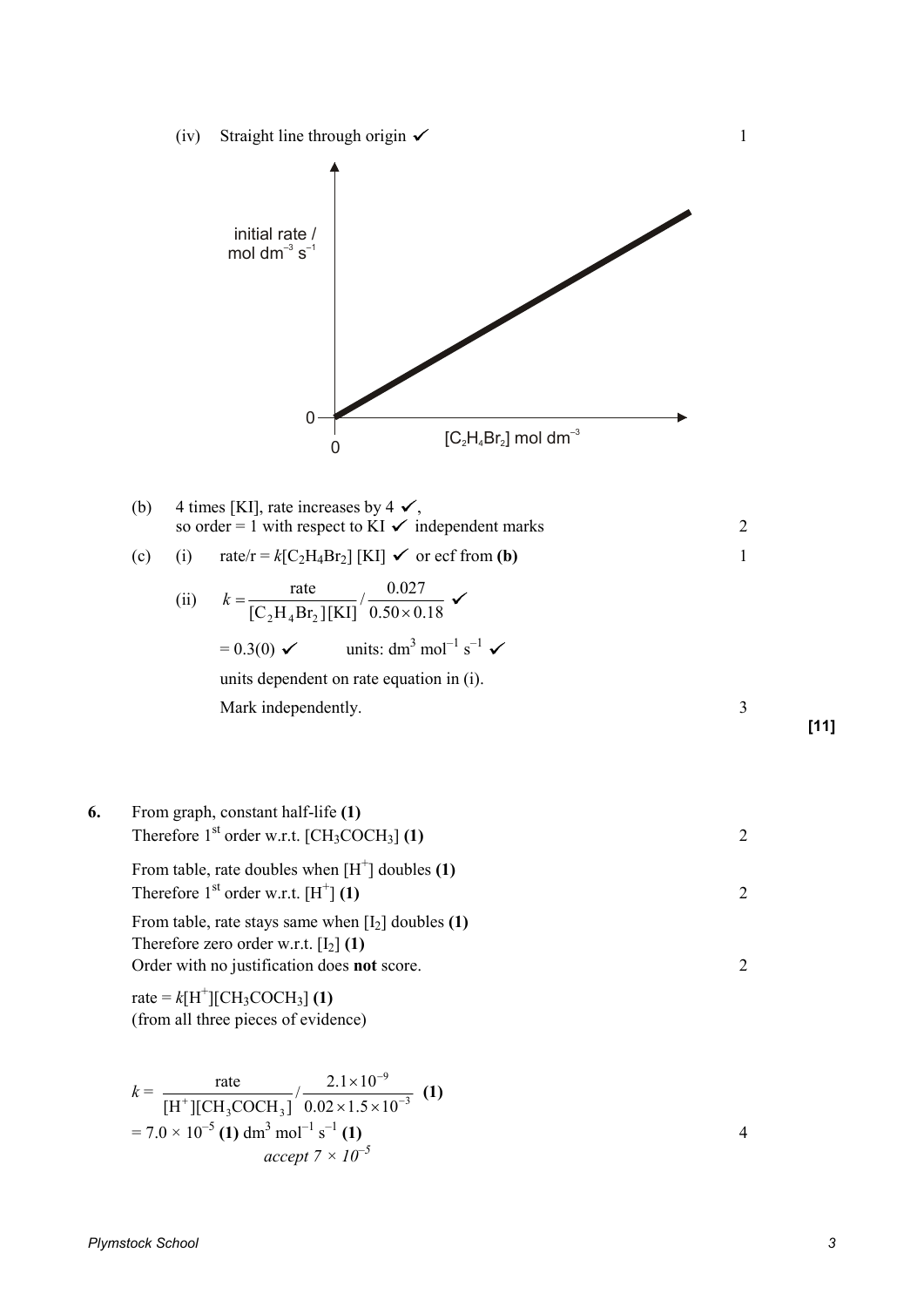|    | rate determining step involves species in rate equation (1)                                                                                                                                                                                                         |                                                                                                                          |                |        |  |  |
|----|---------------------------------------------------------------------------------------------------------------------------------------------------------------------------------------------------------------------------------------------------------------------|--------------------------------------------------------------------------------------------------------------------------|----------------|--------|--|--|
|    | two steps that add up to give the overall equation (1)                                                                                                                                                                                                              |                                                                                                                          |                |        |  |  |
|    |                                                                                                                                                                                                                                                                     | The left hand side of a step that contains the species in rate-determining step (1)<br>i.e., for marking points 2 and 3: |                |        |  |  |
|    | $CH_3COCH_3 + H^+ \rightarrow [CH_3COHCH_3]^+$<br>$[CH_3COHCH_3^+] + I_2 \rightarrow CH_3COCH_2I + HI + H^+$<br>organises relevant information clearly and coherently,<br>using specialist vocabulary where appropriate<br>Use of the following four words/phrases: |                                                                                                                          | 3              |        |  |  |
|    |                                                                                                                                                                                                                                                                     |                                                                                                                          |                |        |  |  |
|    |                                                                                                                                                                                                                                                                     | constant, half-life, order, doubles/x2 (1)                                                                               | 1              | $[14]$ |  |  |
| 7. | (i)                                                                                                                                                                                                                                                                 | The slowest step (1)                                                                                                     | 1              |        |  |  |
|    | (ii)                                                                                                                                                                                                                                                                | $2NO2 \rightarrow NO + NO3(1)$                                                                                           |                |        |  |  |
|    |                                                                                                                                                                                                                                                                     | $NO3 + CO \rightarrow NO2 + CO2(1)$                                                                                      | $\overline{2}$ |        |  |  |
|    |                                                                                                                                                                                                                                                                     | (or similar stage involving intermediates)                                                                               |                | $[3]$  |  |  |
| 8. | HCl and CH <sub>3</sub> COOH have same number of moles/<br>release same number of moles $H^+$ /<br>1 mole of each acid produce $\frac{1}{2}$ mol of H <sub>2</sub> (1)                                                                                              |                                                                                                                          |                |        |  |  |
|    | $[H^+]$ in CH <sub>3</sub> COOH < $[H^+]$ in HCl/<br>$CH3COOH$ is a weaker acid than $HCl$ (ora) (1)                                                                                                                                                                |                                                                                                                          |                |        |  |  |
|    | $Mg + 2HCl \rightarrow MgCl_2 + H_2(1)$<br>$Mg + 2CH_3COOH \rightarrow (CH_3COO)_2Mg + H_2(1)$                                                                                                                                                                      |                                                                                                                          |                |        |  |  |
|    |                                                                                                                                                                                                                                                                     | $Mg + 2H^+ \rightarrow Mg^{2+} + H_2(1)(1)$                                                                              | 4              | [4]    |  |  |
| 9. | (i)                                                                                                                                                                                                                                                                 | constant half-life (1)                                                                                                   | $\mathbf{1}$   |        |  |  |
|    | (ii)                                                                                                                                                                                                                                                                | rate = $k[N_2O_5]$ (1)                                                                                                   | 1              |        |  |  |
|    |                                                                                                                                                                                                                                                                     | Common error will be to use '2' from equation.                                                                           |                |        |  |  |
|    | (iii)                                                                                                                                                                                                                                                               | curve downwards getting less steep (1)<br>curve goes through 1200,0.30; 2400,0.15; 3600,0.075 (1)                        | $\overline{c}$ |        |  |  |
|    | (iv)                                                                                                                                                                                                                                                                | tangent shown on graph at $t = 1200$ s (1)                                                                               | 1              |        |  |  |
|    |                                                                                                                                                                                                                                                                     |                                                                                                                          |                |        |  |  |